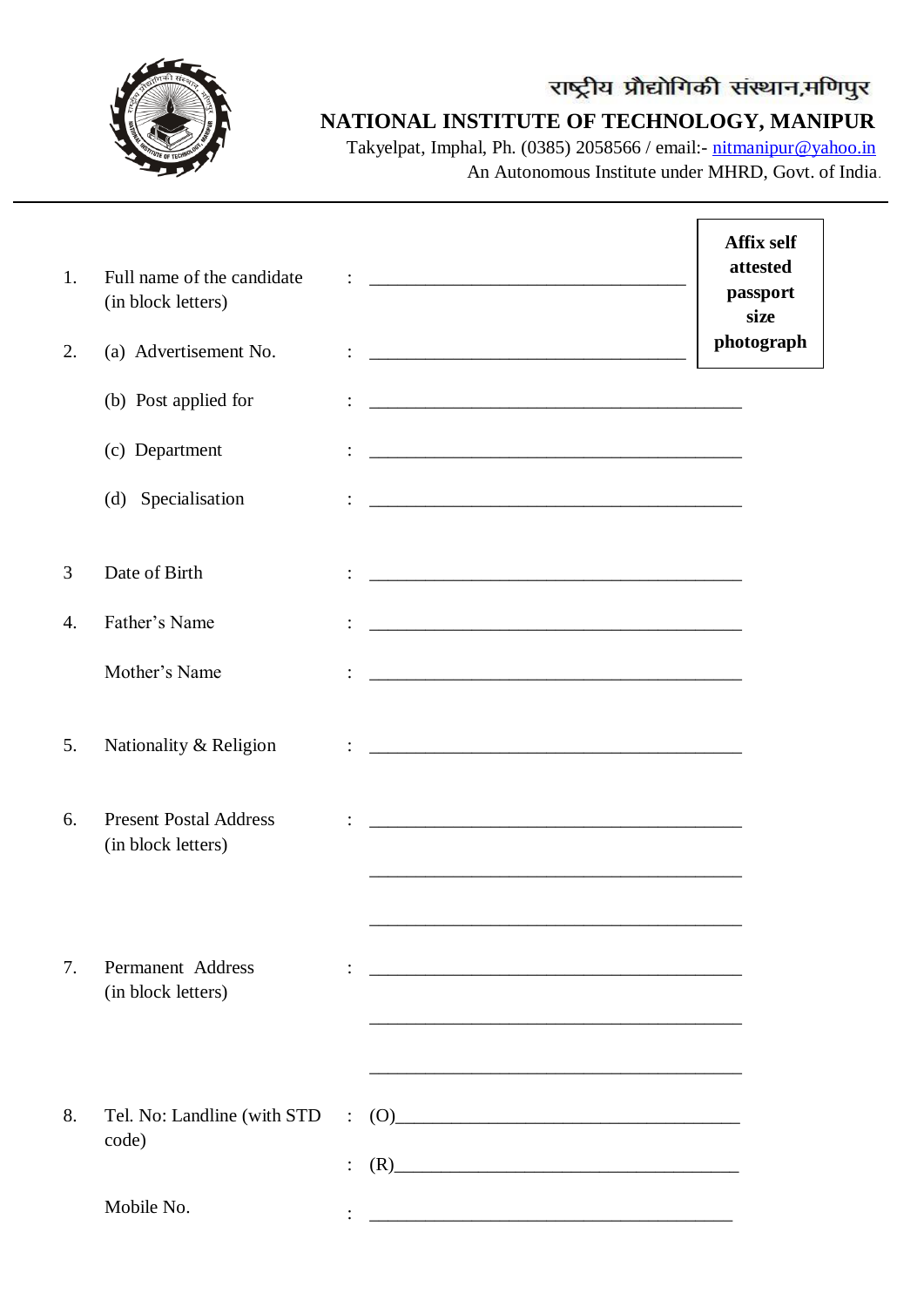

## **NATIONAL INSTITUTE OF TECHNOLOGY, MANIPUR**

Takyelpat, Imphal, Ph. (0385) 2058566 / email:- [nitmanipur@yahoo.in](mailto:nitmanipur@yahoo.in) An Autonomous Institute under MHRD, Govt. of India.

| 9.  | Email ID                                    | $\overline{\phantom{a}}$ |                                                    |
|-----|---------------------------------------------|--------------------------|----------------------------------------------------|
| 10. | Whether belongs to<br>SC/ST/OBC/PHD         |                          |                                                    |
| 11. | <b>Marital Status</b>                       | $\ddot{\cdot}$           |                                                    |
|     | 12. Languages known (Read)<br>Write, Speak) |                          | 1. <u>__________________________________</u><br>2. |
|     |                                             |                          | 3.                                                 |

13. Education qualifications (Starting with the highest degree)

| Degree awarded/                | <b>Univ./Board</b> | Year of | <b>Percentage of</b> | Subject(s) |
|--------------------------------|--------------------|---------|----------------------|------------|
| <b>Examination</b>             |                    | passing | marks obtained/      |            |
| passed                         |                    |         | <b>CGPA</b>          |            |
| PhD                            |                    |         |                      |            |
| M Tech/M Phil                  |                    |         |                      |            |
| <b>B</b> Tech/MSc              |                    |         |                      |            |
| B Sc.                          |                    |         |                      |            |
| Senior Secondary<br>(Plus Two) |                    |         |                      |            |
| <b>High School</b>             |                    |         |                      |            |
| Others                         |                    |         |                      |            |

- 14. Topic of Thesis
	- (a) For MTech/M.Phil  $\Box$
	- (b) For Ph D \_\_\_\_\_\_\_\_\_\_\_\_\_\_\_\_\_\_\_\_\_\_\_\_\_\_\_\_\_\_\_\_\_\_\_\_\_\_\_\_\_\_\_\_\_\_\_\_\_\_\_\_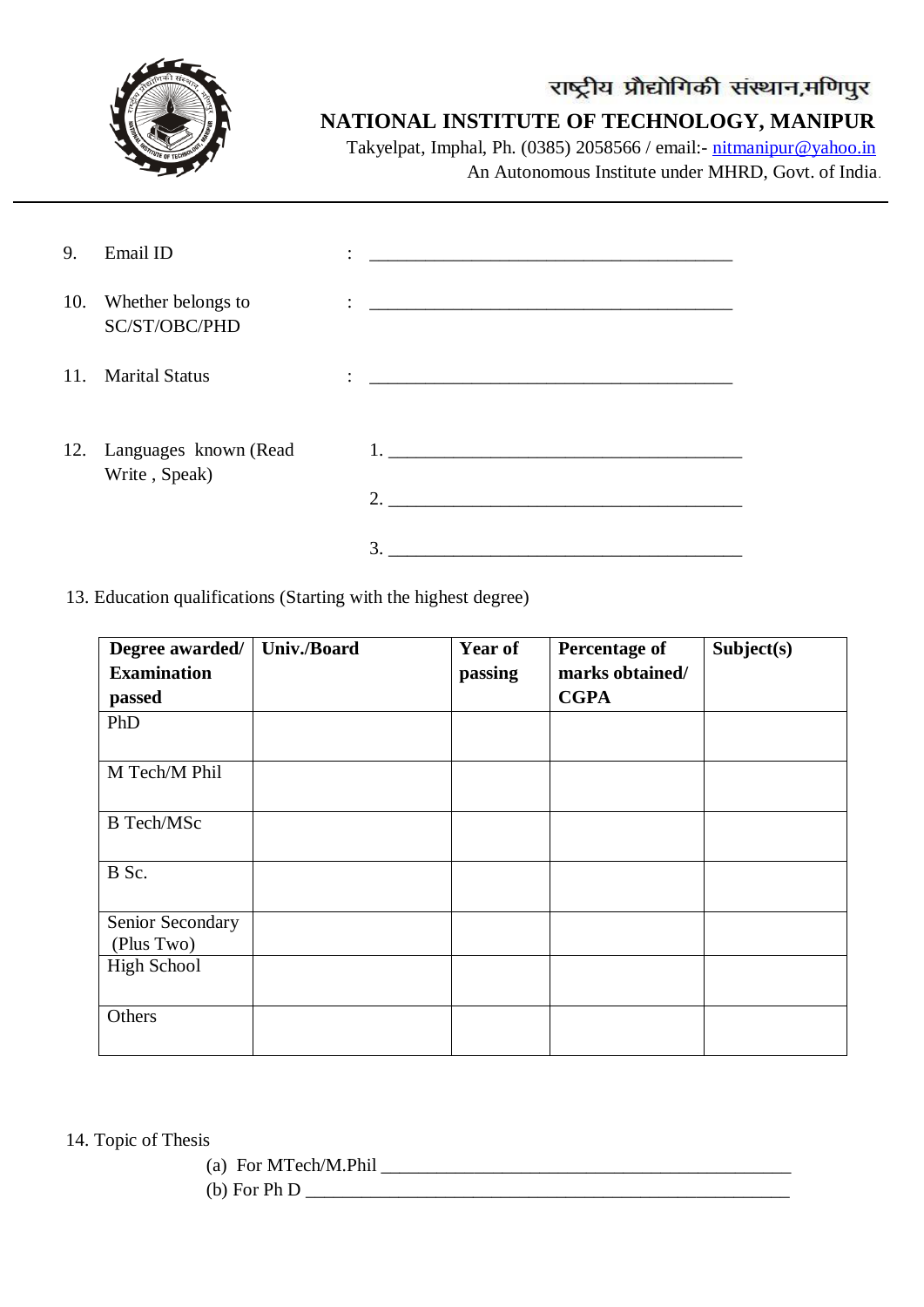

## **NATIONAL INSTITUTE OF TECHNOLOGY, MANIPUR**

Takyelpat, Imphal, Ph. (0385) 2058566 / email:- [nitmanipur@yahoo.in](mailto:nitmanipur@yahoo.in) An Autonomous Institute under MHRD, Govt. of India.

### 15. Field of specialization \_\_\_\_\_\_\_\_\_\_\_\_\_\_\_\_\_\_\_\_\_\_\_\_\_\_\_\_\_\_\_\_\_\_\_\_\_\_\_\_\_\_\_\_\_\_\_\_\_\_\_\_\_

#### 16. List of all your previous employments in order (Most recent first)

| <b>S1.</b> | Name of                  | Designation | From | To | <b>Salary Details</b> | <b>Brief</b> | Reasons for |
|------------|--------------------------|-------------|------|----|-----------------------|--------------|-------------|
| No.        | Employer                 |             |      |    |                       | description  | leaving     |
|            |                          |             |      |    |                       | of duties    |             |
| (i)        | Teaching                 |             |      |    |                       |              |             |
|            |                          |             |      |    |                       |              |             |
|            |                          |             |      |    |                       |              |             |
|            |                          |             |      |    |                       |              |             |
|            |                          |             |      |    |                       |              |             |
|            | (ii) Other than teaching |             |      |    |                       |              |             |
|            |                          |             |      |    |                       |              |             |
|            |                          |             |      |    |                       |              |             |
|            |                          |             |      |    |                       |              |             |
|            |                          |             |      |    |                       |              |             |

17. (i) Present Scale of Pay \_\_\_\_\_\_\_\_\_\_\_\_\_\_\_\_\_\_ (ii) Basic Pay\_\_\_\_\_\_\_\_\_\_\_\_\_\_\_\_\_\_\_\_\_

(iii) Date of Next Increment (iv) Gross Pay

(v) Basic Pay acceptable \_\_\_\_\_\_\_\_\_\_\_\_\_\_\_\_\_\_\_\_\_\_\_

18. Details of visits to Foreign Countries: (In case of visits relating to his profession only)

| . No. | <b>Country Visited</b> | <b>Period of stay</b> | <b>Purpose of Visit</b> |
|-------|------------------------|-----------------------|-------------------------|
|       |                        | From                  |                         |

19. Research activities undertaken (Specify total No. and attach list of publication in the each category as per format given**)**

(a) Paper publications in International Journals

| S <sub>1</sub><br>No. | Title of paper | $Co$ -author(s),<br>if any | Name of the<br>Journal | Vol. $&$<br>Year | Pages |
|-----------------------|----------------|----------------------------|------------------------|------------------|-------|
|                       |                |                            |                        |                  |       |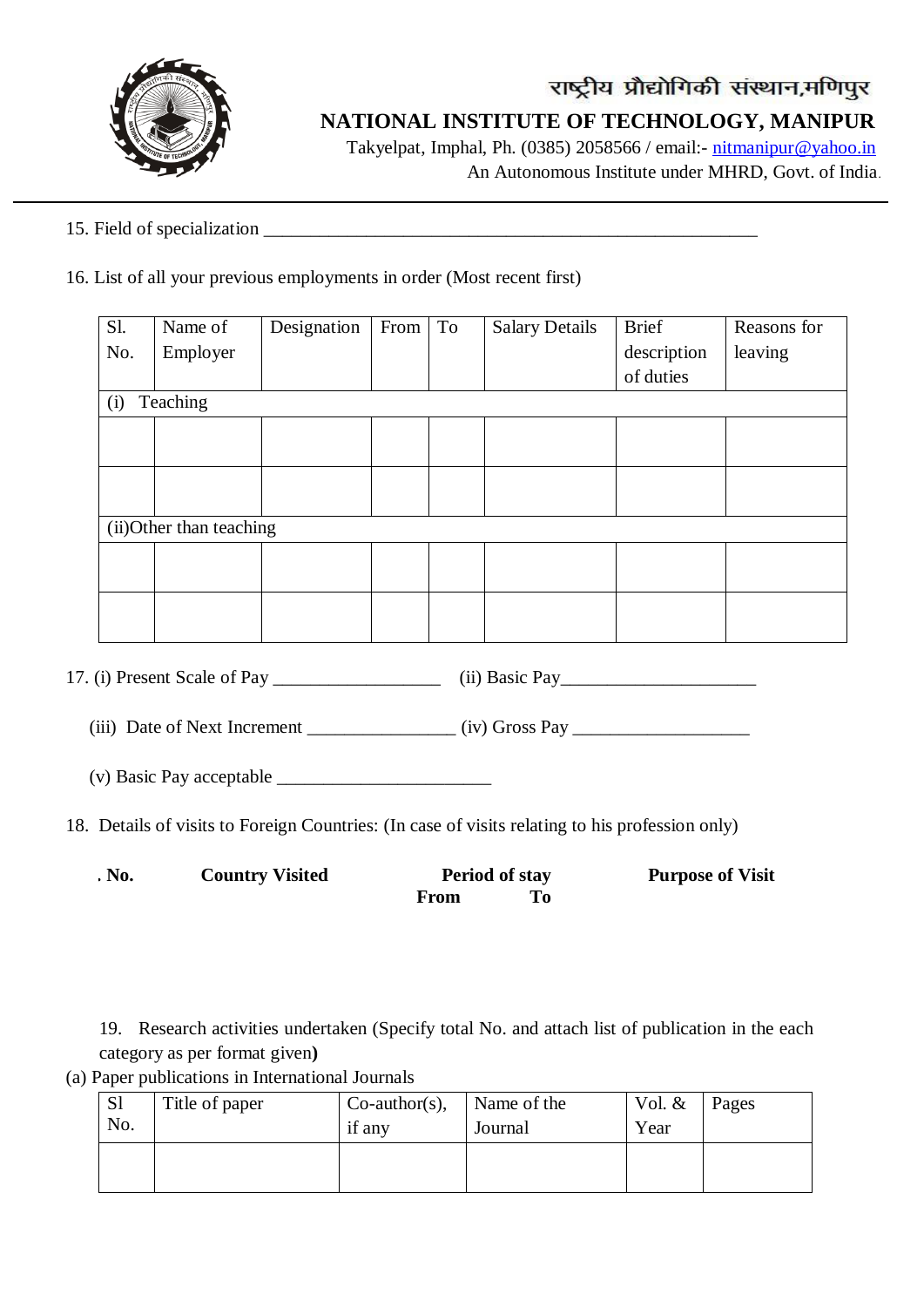

## राष्ट्रीय प्रौद्योगिकी संस्थान,मणिपुर  **NATIONAL INSTITUTE OF TECHNOLOGY, MANIPUR**

Takyelpat, Imphal, Ph. (0385) 2058566 / email:- [nitmanipur@yahoo.in](mailto:nitmanipur@yahoo.in)

An Autonomous Institute under MHRD, Govt. of India.

(b) Paper publications in National Journals

| Sl.<br>No. | Title of paper | $Co$ -author(s),<br>if any | Name of the<br>Journal | Vol. $&$<br>Year | Pages |
|------------|----------------|----------------------------|------------------------|------------------|-------|
|            |                |                            |                        |                  |       |

(c) Papers publication in International Conferences

| S1.<br>N <sub>o</sub> | Title of paper | $Co$ -author(s),<br>if any | Name of the Conference | Date $&$ year |
|-----------------------|----------------|----------------------------|------------------------|---------------|
|                       |                |                            |                        |               |

(d) Papers publication in National Conference

| $\mathbf{L}$<br>N <sub>o</sub> | Title of paper | $Co$ -author(s),<br>if any | Name of the Conference | Date $&$ year |
|--------------------------------|----------------|----------------------------|------------------------|---------------|
|                                |                |                            |                        |               |

(e) Details of M Tech students guided / Continuing

| Q1<br>OI.<br>No. | Name of Student | Year | Title of the Dissertation |
|------------------|-----------------|------|---------------------------|
|                  |                 |      |                           |

(f) Details of PhD Students guided / Continuing

| Sl.            | Name of Student | Year | Title of the Dissertation |
|----------------|-----------------|------|---------------------------|
| N <sub>o</sub> |                 |      |                           |
|                |                 |      |                           |
|                |                 |      |                           |

(g) Patents registered/filed (with registration No. & date)

| Sl.<br>N <sub>o</sub> | Title | Registration   Date |  |
|-----------------------|-------|---------------------|--|
|                       |       |                     |  |

### 20. Books/Monographs written / under process:

| Sl. | Name of book/monograph | Name of    | Year of     | Publisher with |
|-----|------------------------|------------|-------------|----------------|
| No. |                        | Co-author, | Publication | address        |
|     |                        | if any     |             |                |
|     |                        |            |             |                |
|     |                        |            |             |                |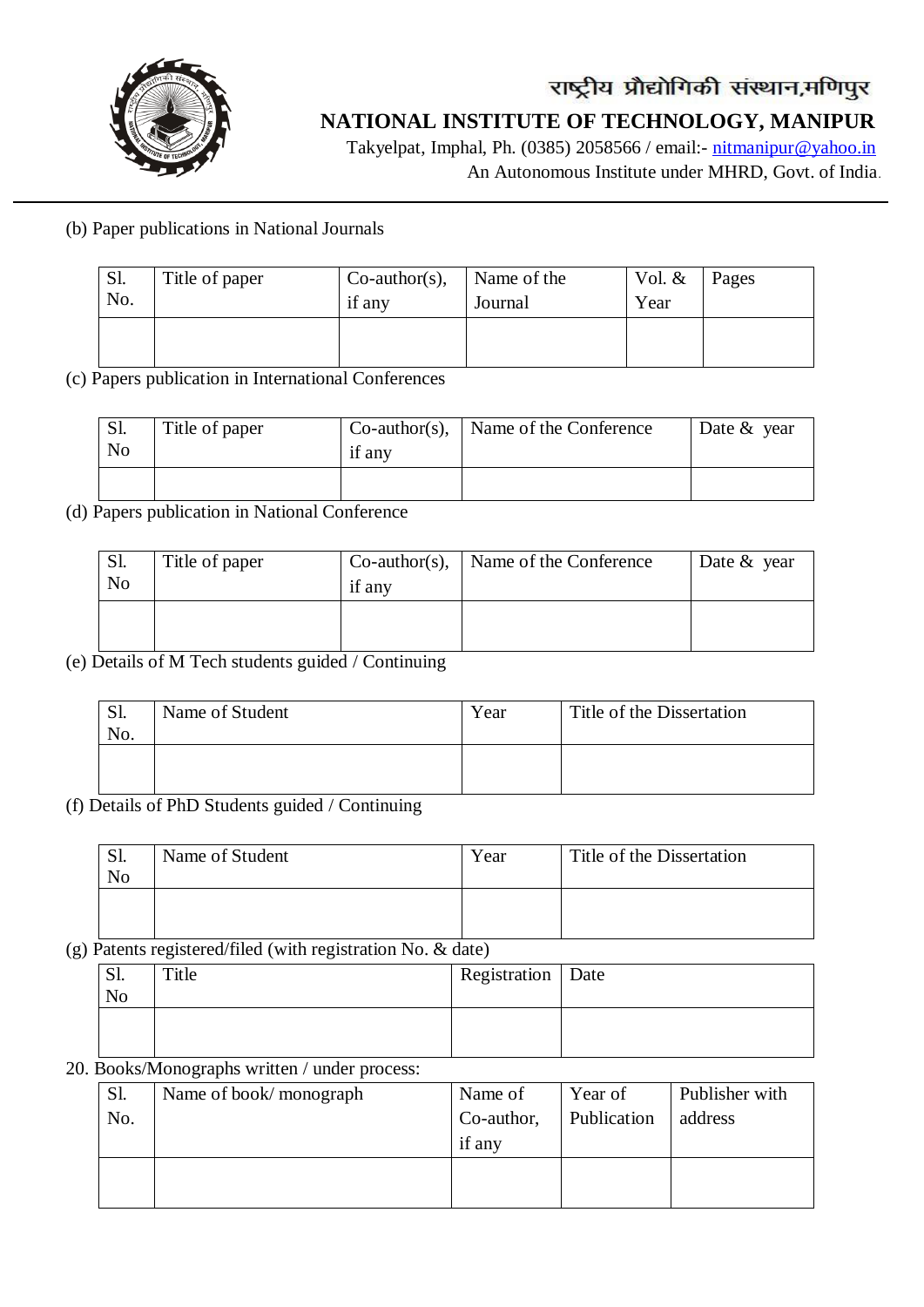

### **NATIONAL INSTITUTE OF TECHNOLOGY, MANIPUR**

Takyelpat, Imphal, Ph. (0385) 2058566 / email:- [nitmanipur@yahoo.in](mailto:nitmanipur@yahoo.in) An Autonomous Institute under MHRD, Govt. of India.

21. Consultancy works undertaken:

| S <sub>1</sub> | Period | Organization | Nature of | Co-consultant, if |
|----------------|--------|--------------|-----------|-------------------|
| N <sub>o</sub> |        |              | Work      | any               |
|                |        |              |           |                   |
|                |        |              |           |                   |

#### 22. Seminars/Short Term Courses/Summer Schools/Winter Schools organized

| S <sub>1</sub> | From | To | Name of the Course |    | Sponsored   No. of participants |          |
|----------------|------|----|--------------------|----|---------------------------------|----------|
| No.            |      |    |                    | bv | From institutes                 | From     |
|                |      |    |                    |    |                                 | Industry |

#### 23. Seminars/Short Term Courses/Summer Schools/Winter Schools attended

| <sub>S1</sub> | From | To | Institute/Industry | Sponsored by | Name of the |
|---------------|------|----|--------------------|--------------|-------------|
| No.           |      |    |                    |              | Course      |
|               |      |    |                    |              |             |

#### 24. Sponsored Projects undertaken

| Sponsoring | Title of the | Area | Period | Amount   | Whether   | Accomplishment |
|------------|--------------|------|--------|----------|-----------|----------------|
| Agency     | Project      |      |        | of grant | completed |                |
|            |              |      |        |          |           |                |

#### 25. Membership of Professional Bodies

| <b>S1.</b> | Name of Professional | Grade of membership | Membership no. With |
|------------|----------------------|---------------------|---------------------|
| No.        | <b>Bodies</b>        |                     | validity            |
|            |                      |                     |                     |

#### 26. Administrative Responsibilities held / Continuing

| C1<br>NI.<br>No. | From | Position held | <b>Responsibilities</b> |
|------------------|------|---------------|-------------------------|
|                  |      |               |                         |
|                  |      |               |                         |
|                  |      |               |                         |

27. Awards/Recognitions won, if any: \_\_\_\_\_\_\_\_\_\_\_\_\_\_\_\_\_\_\_\_\_\_\_\_\_\_\_\_\_\_\_\_\_\_\_\_\_\_\_\_\_\_\_\_\_\_\_\_\_

- 28. Period required for joining the post, if selected\_\_\_\_\_\_\_\_\_\_\_\_\_\_\_\_\_\_\_\_\_\_\_\_\_\_\_\_
- 29. Brief details of Co-curricular and extra-curricular activities:

| S1.            | Activity | from | to | Remarks |
|----------------|----------|------|----|---------|
| N <sub>o</sub> |          |      |    |         |
|                |          |      |    |         |
|                |          |      |    |         |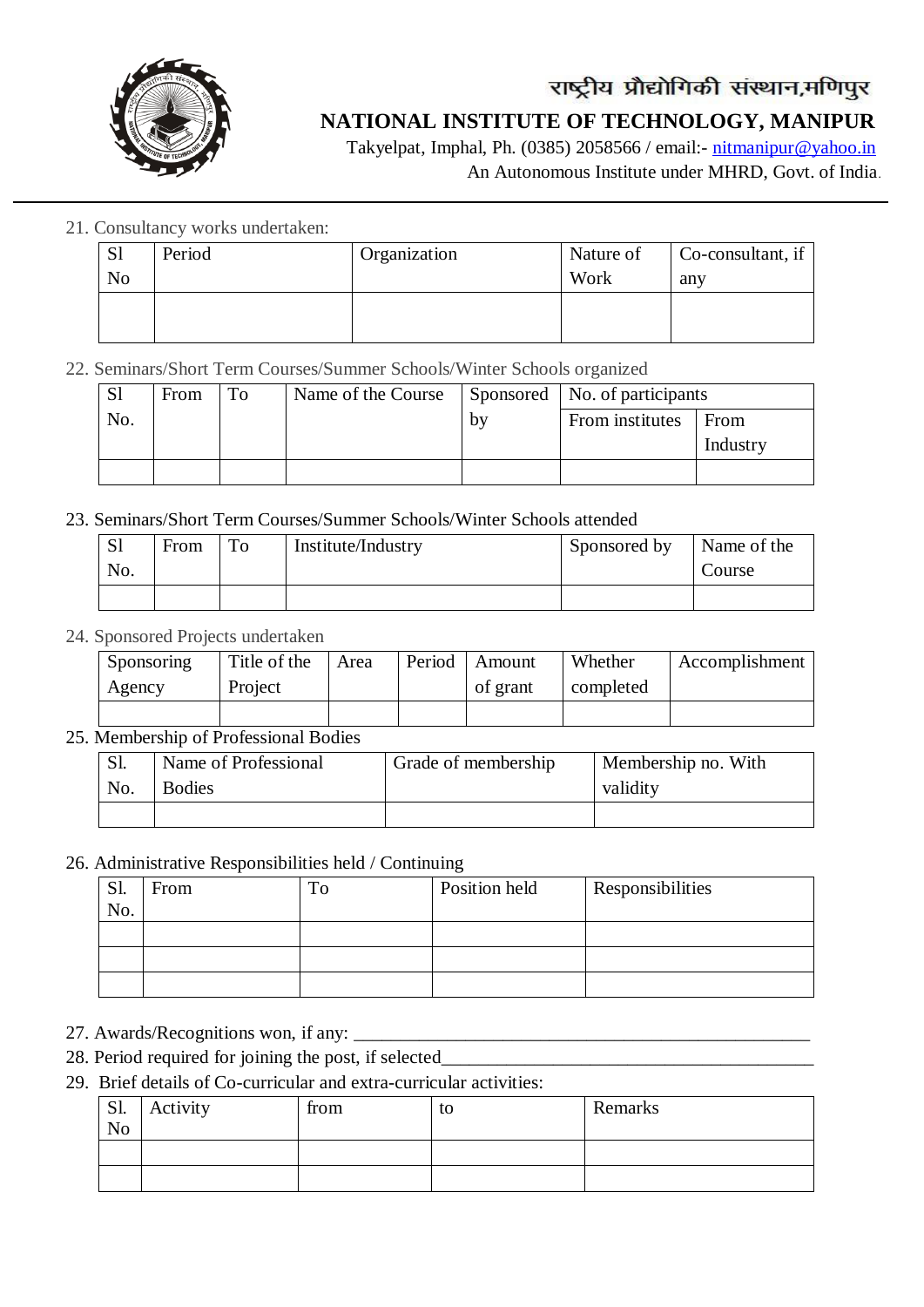

## राष्ट्रीय प्रौद्योगिकी संस्थान,मणिपुर  **NATIONAL INSTITUTE OF TECHNOLOGY, MANIPUR**

Takyelpat, Imphal, Ph. (0385) 2058566 / email:- [nitmanipur@yahoo.in](mailto:nitmanipur@yahoo.in)

An Autonomous Institute under MHRD, Govt. of India.

30. Any other relevant information you may like to furnish: (Attach separate sheets)

#### 31. References:

 (Responsible persons, not related to the applicant but closely acquainted with academic and professional work)

| Name and Designation | Address |      |
|----------------------|---------|------|
|                      | Phone:  | Fax: |
|                      | E-mail: |      |
| $\overline{2}$       | Phone:  | Fax: |
|                      | E-mail: |      |
| $\mathbf{c}$         | Phone:  | Fax: |
|                      | E-mail: |      |

#### 34. List of Enclosures

| $\mathbf{i}$ | v    |
|--------------|------|
| ii           | V1   |
| iii          | vii  |
| iv           | viii |

#### 35. Declaration

I certify that the aforementioned information is correct and complete to the best of my knowledge and belief.

| Place |  |  |  |
|-------|--|--|--|
| Date  |  |  |  |

#### **(Signature of Candidate)**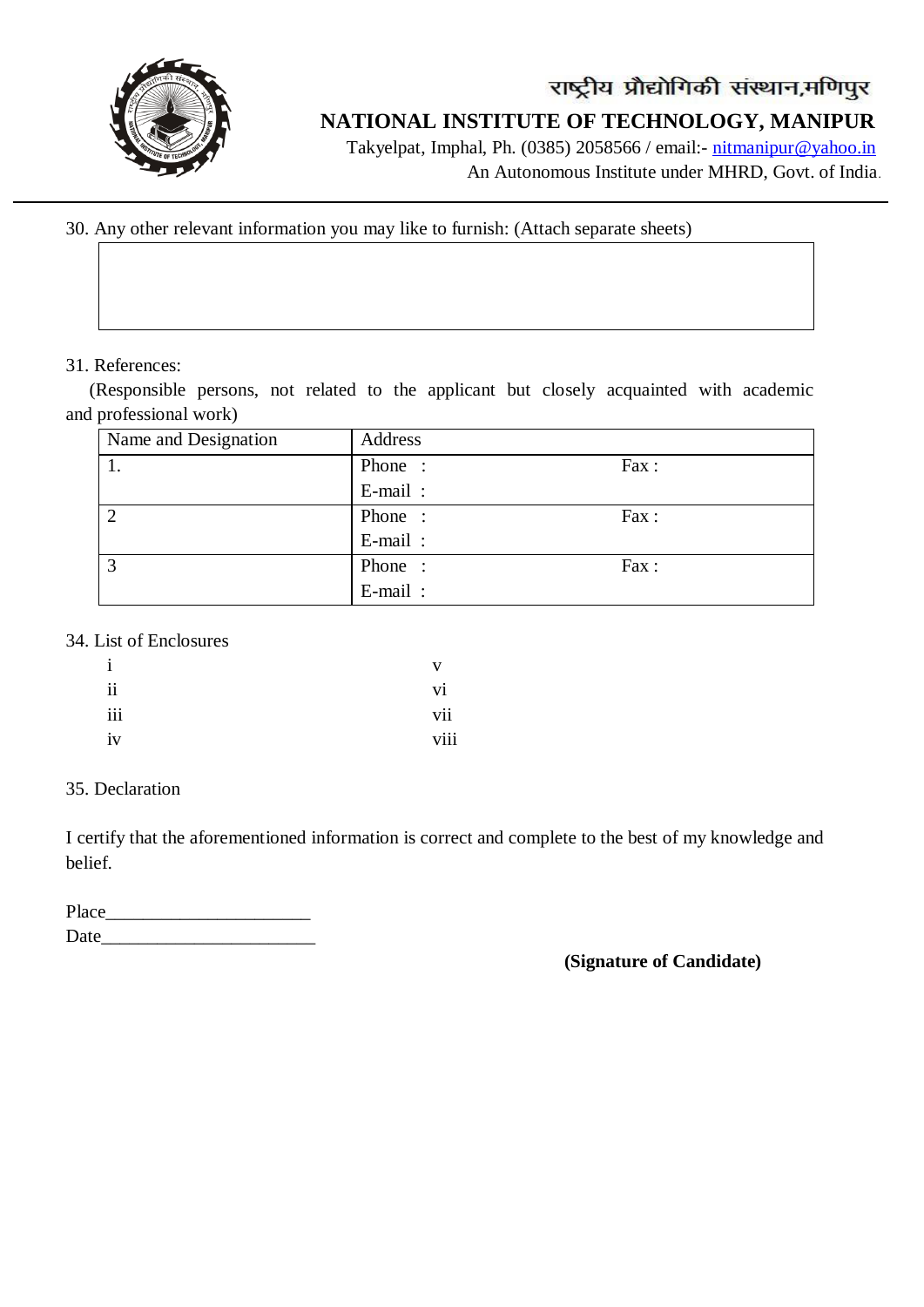

# राष्ट्रीय प्रौद्योगिकी संस्थान मणिपुर NATIONAL INSTITUTE OF TECHNOLOGY MANIPUR

Imphal, Manipur, Ph. (0385) 2058566 / 2445812 E-mail:- director@nitmanipur.ac.in, Website : www.nitmanipur.ac.in An Autonomous Institute under MHRD, Govt. of India.

No. NITM.1/(190-Estt)/SMDP-C2SD/2016(Pt)/

Imphal, the 29<sup>th</sup> November, 2017

## Advertisement for recruitment of Project Staff under SMDP-C2SD project in Department of ECE

Applications are invited from suitable candidates for recruitment to the following posts purely on contractual basis for a period of 1 year (extendable based on the performance), under Special Manpower Development Programme-Chips to System Design (SMDP-C2SD), remaining project duration of 2 vears.

| SI.<br>N <sub>0</sub> | Post                 | No. of<br>post | Qualification                                                                                                                                                                                                                                                                                   | <b>Duration</b>                                                      | Consolidated<br>Salary (per<br>month) |
|-----------------------|----------------------|----------------|-------------------------------------------------------------------------------------------------------------------------------------------------------------------------------------------------------------------------------------------------------------------------------------------------|----------------------------------------------------------------------|---------------------------------------|
|                       | Lab. Engineer        | (one)          | <b>Essential:</b><br>First Class M.Tech/M.E. & First<br>Class B.E./B.Tech Degree in ECE<br>from recognised Institute/ University<br><b>Preferred Specialisation:</b><br>Microelectronics/VLSI or related<br>fields with experience in CAD tools<br>and FPGA design with relevant<br>experience. | Initially for the<br>period of 1<br>year which<br>may be<br>extended | Rs. 25,000/-                          |
|                       | Project<br>Assistant | $1$ (one)      | <b>Essential:</b><br>First Class B.Tech/M.Tech in ECE<br>working<br>having<br>Candidate<br>experience in CAD tools and FPGA<br>design will be preferred.                                                                                                                                        | Initially for the<br>period of 1<br>year which<br>may be<br>extended | Rs. 17,000/-                          |

#### Terms & conditions:

- 1) Applications must be sent in the prescribed format by hand/speed post/registered post to "Chief Investigator, SMDP-C2SD, Department of Electronics and Communication Engineering, National Institute of Technology Manipur, Takyelpat, Imphal-795001". On the envelope please inscribe "Application for the post of.........". Last date and time of submission of application is 4 pm of 22<sup>nd</sup> December 2017. Duly signed Application should be submitted only in the prescribed format.
- 2) All the original certificates, mark sheets, etc. shall be shown at the time of interview and the photocopies of those shall be submitted with the application duly attested by the candidate himself/herself.
- 3) Mere fulfilment of the required qualifications and experience, does not entitle a candidate to be shortlisted/called for interview. The Chief Investigator and Co-Chief Investigator of the project reserve the right to fill or not any of the position.
- 4) A screening committee shall shortlist the eligible and most qualified candidates to be called for interview from amongst the applicants, based on specialization and availability of candidates and requirements as per the project. No correspondence whatsoever will be entertained from the remaining candidates in this regard.